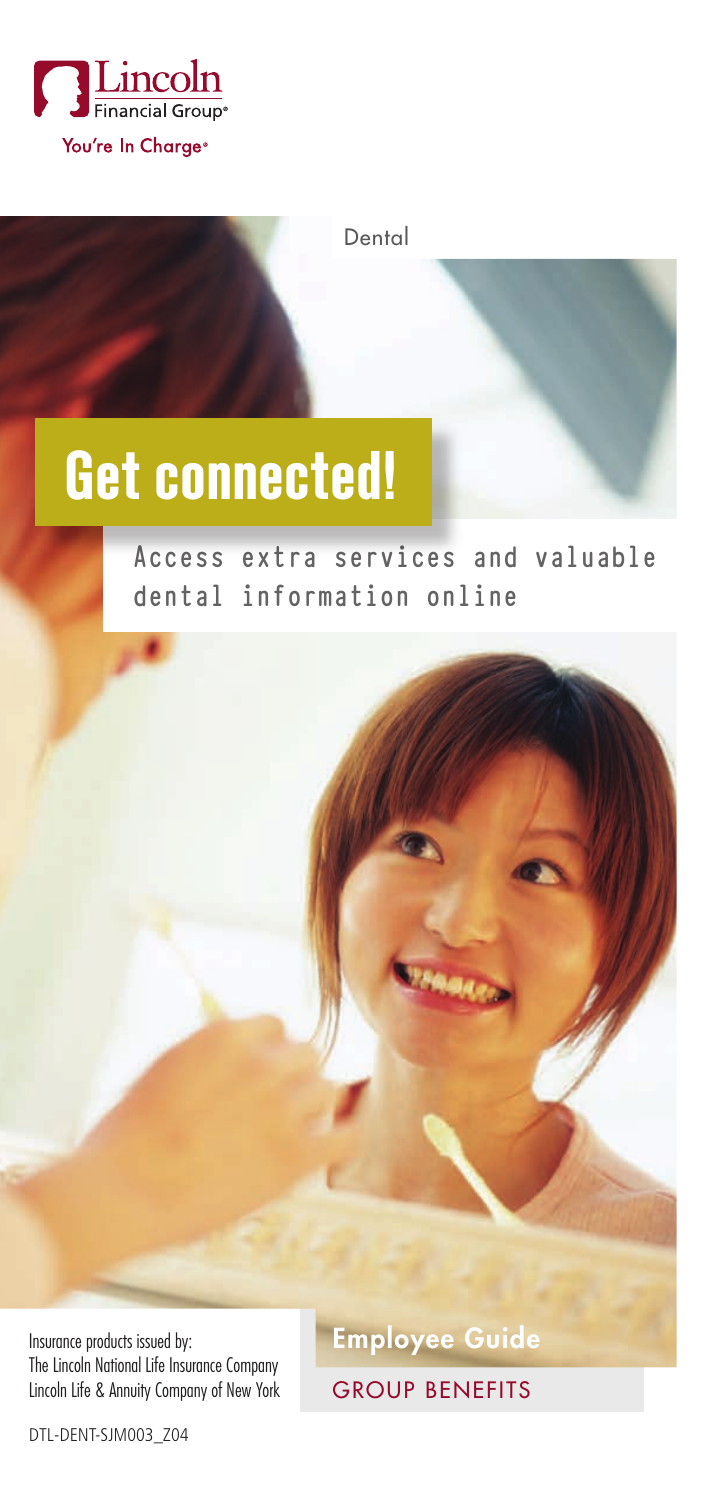### **Online tools and information are just a click away**

If you're covered by a Lincoln PPO or indemnity group dental plan,\* you have easy access to a wide range of online dental health information via the Lincoln DentalConnect® health center website.

Simply go to LincolnFinancial.com to discover the many helpful features available to you at no extra charge:

#### Member tools

Determine the average cost of a dental procedure, email questions that will be personally answered by a licensed dentist, find a dentist based on your home or workplace location or your primary language, and get directions to your dentist's office.

#### Dental health news

Find out more about the latest news, trends and developments in the field of dentistry and oral health.

#### Lifestyle and dental health

Discover how dental health plays an important role in many other general health conditions.

\*Not available on DHMO plans.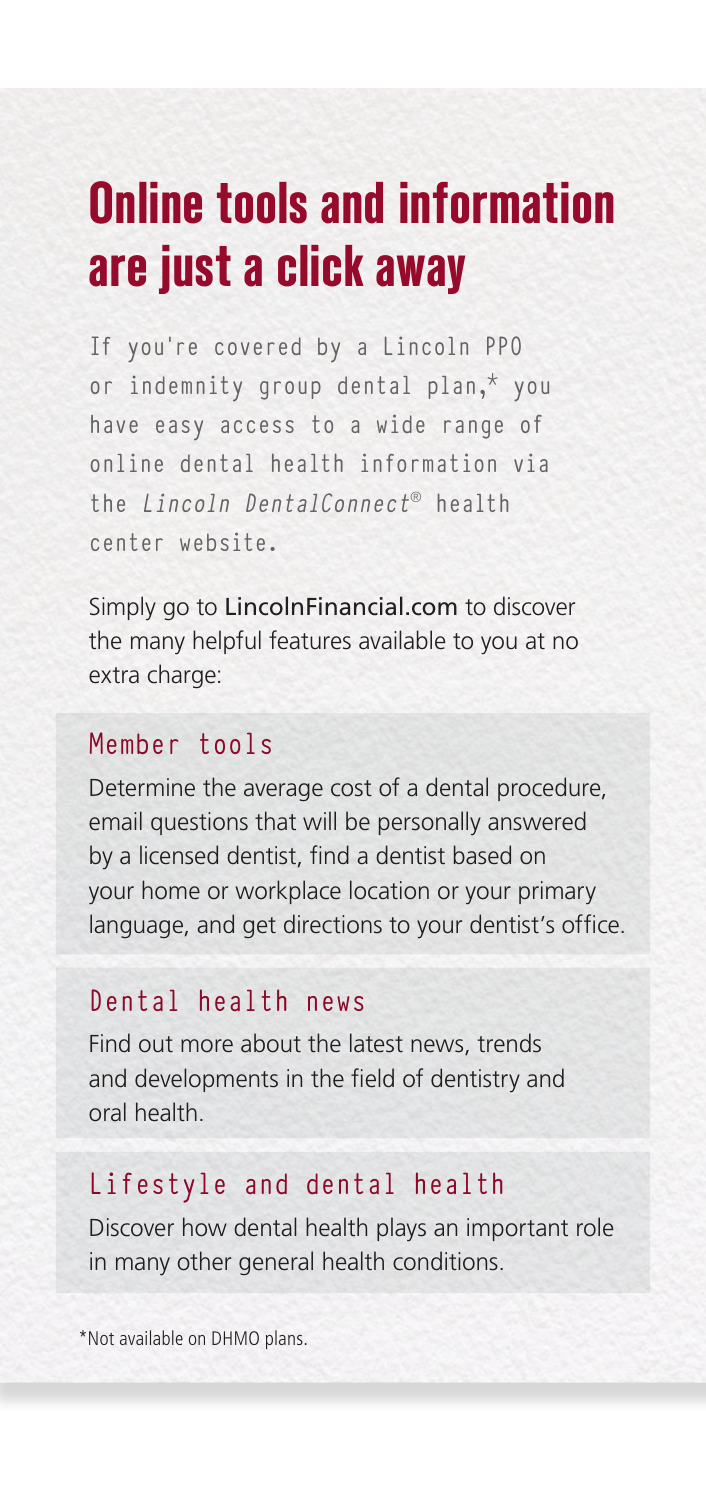

#### Children's dental health

Learn about everything from baby's first tooth to back-to-school checkups, and information on braces to dental emergencies for children.

#### Seniors

Explore this helpful dental health guide for the older generation.

#### Risk assessments

Learn about your risk for oral cancer, periodontal disease and tooth decay.

#### Translation

Switch between English and Spanish versions with one simple click.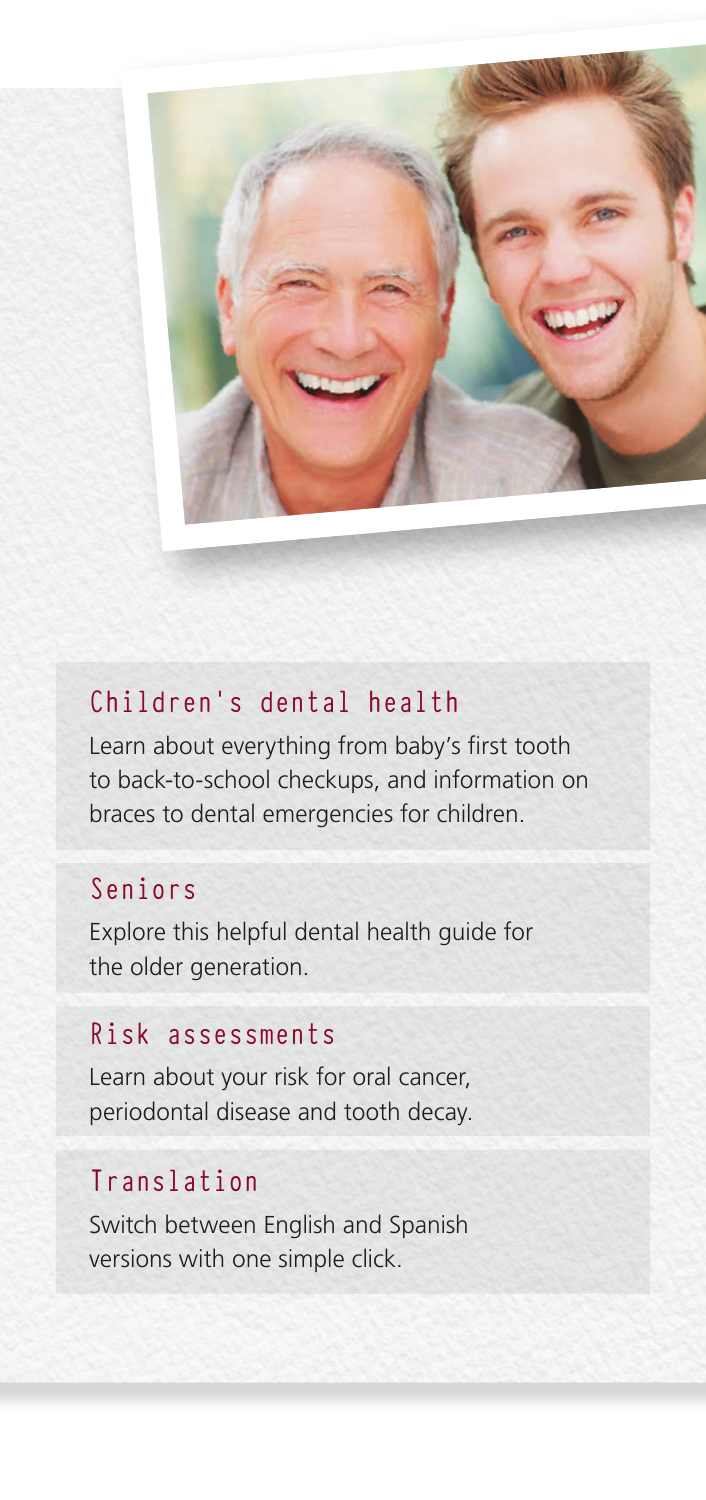#### Access an in-depth database

In addition to all these features, an extensive database of information gives you fast and convenient access to the full array of dental health topics, such as:

Prevention

**Treatment** 

Dental terminology

Insurance coverage

Navigation is user friendly and the information is always up to date.

### **Have any questions?**

Access to this value-added website is yours at no additional charge, as part of your Lincoln dental policy. If you have any questions or need help accessing the Lincoln *DentalConnect*® health center website, please call us at 800-423-2765, and select option one.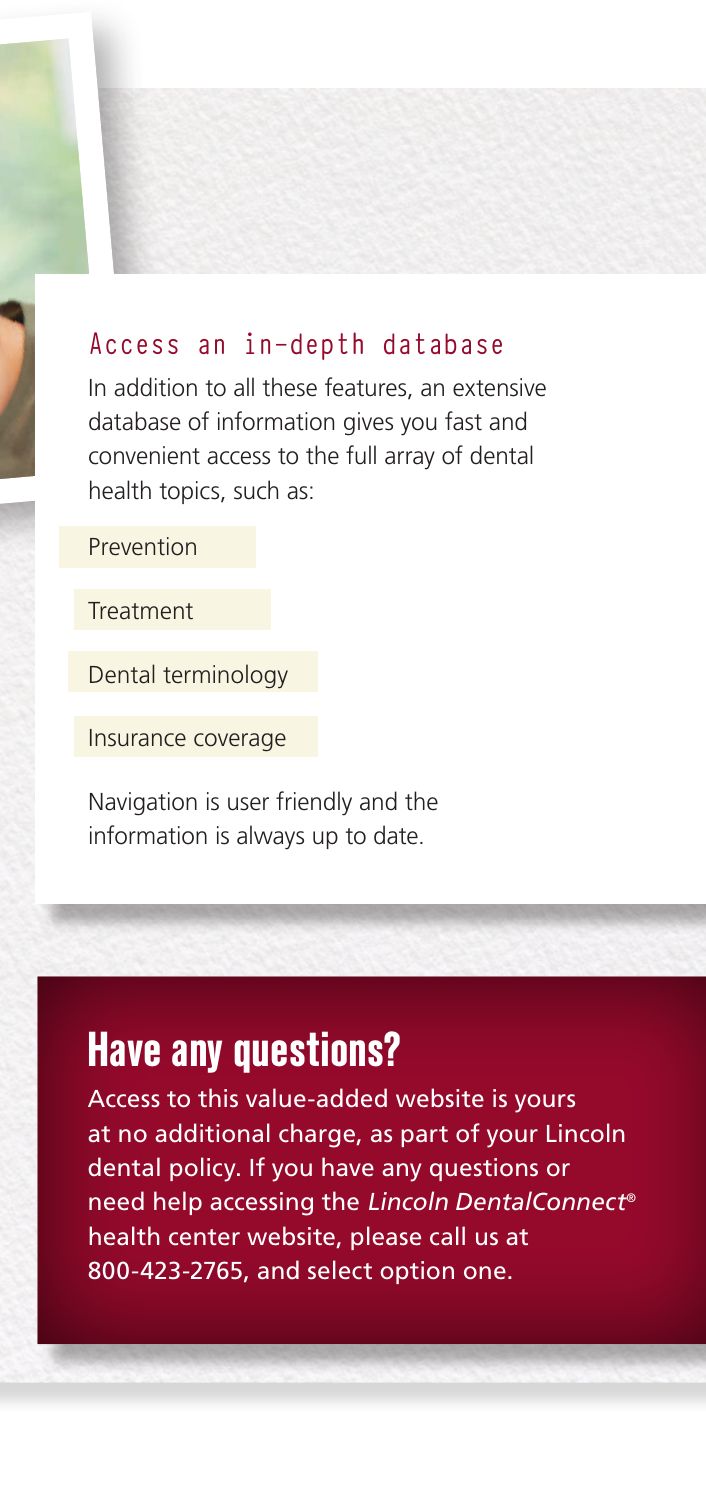# **Let's get started!**

To access the Lincoln *DentalConnect*® health center website:

- Go to www.LincolnFinancial.com to get started.
- If you're a new user, click the 'Register Now' link in the Login box; then select 'Group Insurance Policy / Certificate' and follow the prompts.
- Once you are registered, you'll be directed to the Lincoln Financial Group homepage. Log in by selecting 'Group Insurance' from the Account drop-down menu and filling in your user name.
- On the next screen, you will be asked to enter your user name again. Then, enter your password. Next, you will be asked to answer your security questions.
	- You are now on the My Account Overview page. Click 'Group Insurance Accounts' to enter Group Protection Online Services.
	- On the opening screen, click the 'My Benefits' tab.

**2**

**1**

**4**

**3**

Under the 'Coverages' section, click the '*Lincoln DentalConnect'* link to be connected to the site.